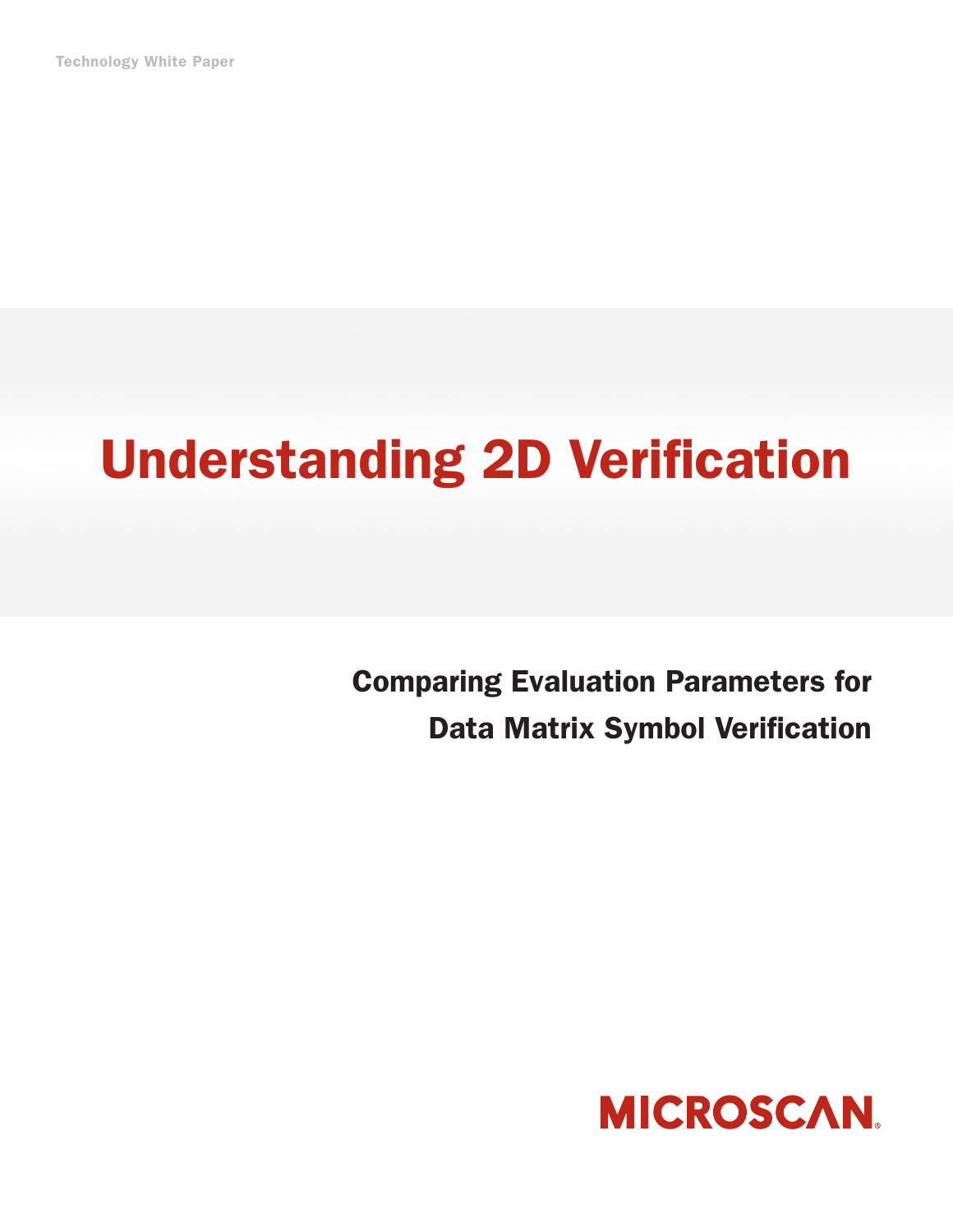## **Understanding 2D Verification Using a Comparison of Symbol Quality Evaluation Parameters**

*This white paper defines the verification evaluation parameters of two global quality standards for 2D symbols and gives examples of variations in 2D symbol quality as evaluated by these parameters. The purpose of Data Matrix symbol verification is to ensure reliability and consistency of symbols based on the strict criteria outlined by global quality standards such as:* 

*- ISO/IEC 15415 - AIM DPM*

Microscan Systems, Inc.

#### ISO/IEC 15415 Evaluation Parameters

The ISO/IEC 15415 standard specifies the methodologies for measuring, evaluating, and grading 2D symbol characteristics in order to indicate the quality of the mark. In addition, the standard identifies possible causes for symbol degradation. Users with less than optimal symbols due to problems with marking methods or substrate inconsistencies can use this information to correct and improve their marks and achieve better symbol quality.

#### AIM DPM Quality Guideline

The AIM DPM Quality Guideline was developed to assess the symbol quality of direct part marks. It defines modifications to the measurement and grading of certain symbol quality parameters.

# **Parameter Comparisons**  $\cos^{100}$



| Axial Non-Uniformity           |                    |  |
|--------------------------------|--------------------|--|
| Symbol Contrast                |                    |  |
| Cell Contrast                  |                    |  |
| Modulation                     |                    |  |
| <b>Cell Modulation</b>         |                    |  |
| Decodability                   |                    |  |
| <b>Fixed Pattern Damage</b>    |                    |  |
| <b>Grid Non-Uniformity</b>     |                    |  |
| Minimum Reflectance            |                    |  |
| Reflectance Margin             |                    |  |
| <b>Unused Error Correction</b> |                    |  |
| <b>Print Growth</b>            | For Reference Only |  |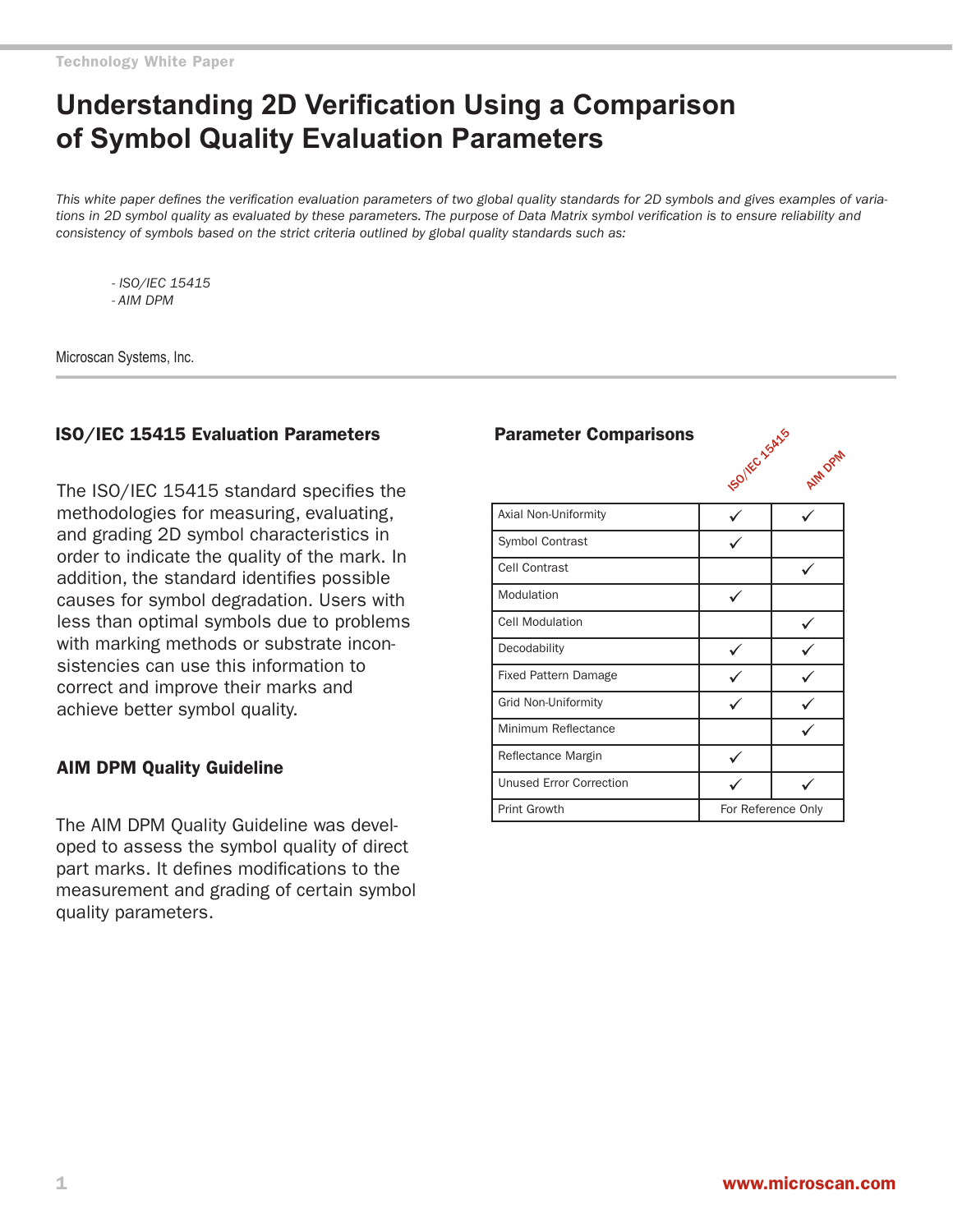## Parameter Comparisons